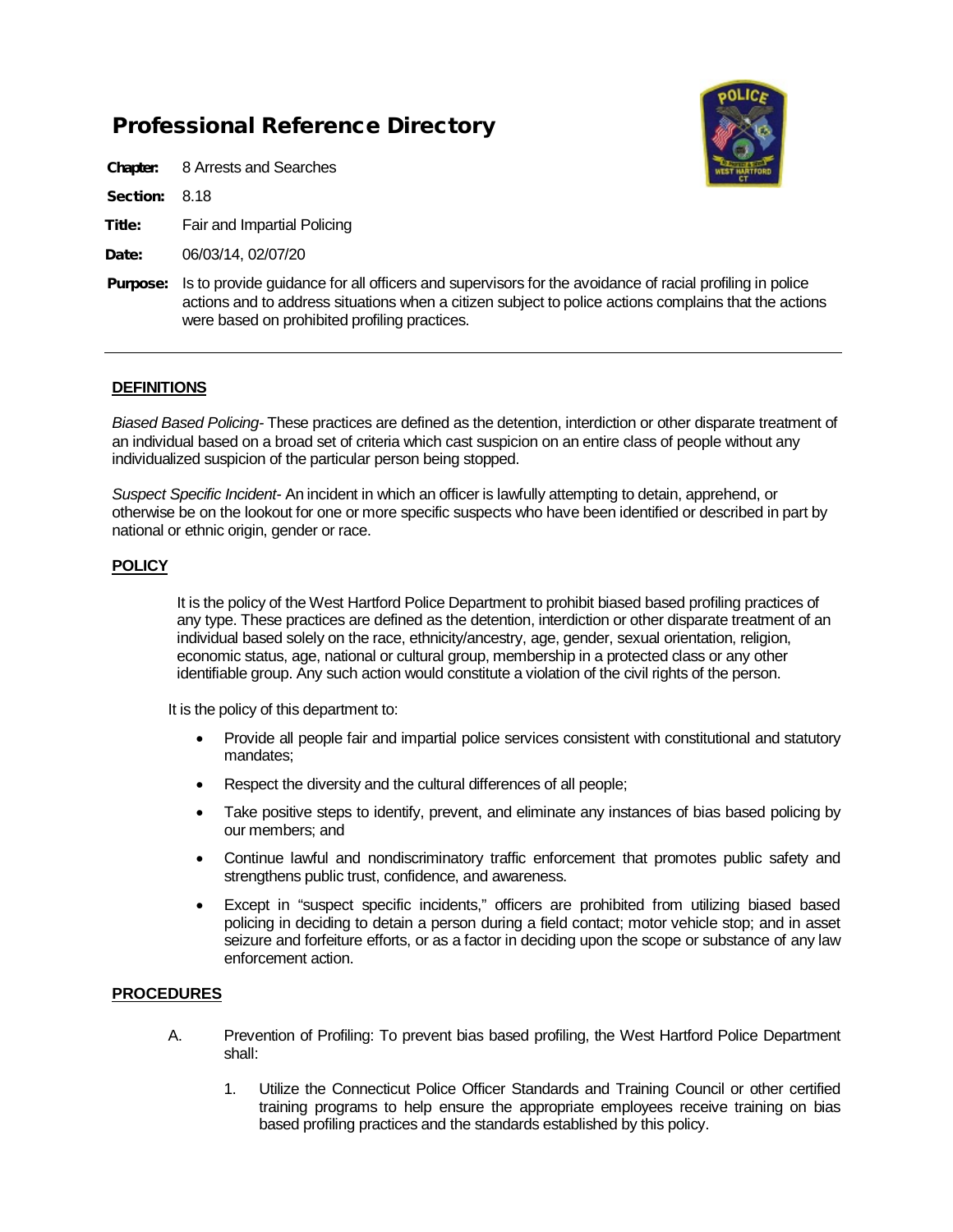- 2. Ensure that this policy is disseminated to all officers, dispatchers and communications employees;
- B: Supervisor Duties
	- 1. An on-duty supervisor shall immediately be advised that an individual is making a complaint alleging improper profiling.
	- 2. The officer or a supervisor shall provide the complainant with an explanation of Citizen Complaint procedure if the matter is not resolved.
	- 3. Complaints of improper police conduct or profiling shall be investigated pursuant to normal citizen complaint procedures.

#### **REPORTING**

Officers will complete the traffic stops form in the LEAS mobile computer system immediately following every traffic stop. Officers who do not have access to a computer will radio in pertinent information for entry by police dispatcher/front desk officer.

Every month this law enforcement agency will compile the above information and submit to OPM.

Officers shall complete an incident report whenever:

- There is a search of the vehicle or occupants,
- Any occupant is handcuffed or taken into custody,
- There is a use of force by any officer,
- The driver or any occupant is upset about the stop,
- The individual alleges that the stop was made because of racial profiling,
- Circumstances of the stop may lead to a citizen complaint

#### **CITIZEN NOTIFICATION PRACTICE**

Officers, upon completion of a Motor Vehicle Stop, will give citizens a copy of the State Anti-Profiling Notice, which reads:

*For instructions on filing a complaint if you believe you have been stopped, detained or subject to a search solely on the basis of your race, ethnicity/ancestry, age, gender, sexual orientation, religion, or membership in a protected class, or to file a commendation, please contact the police agency of the officer who stopped you, or the Commission on Human Rights and Opportunities at 860-541-3400, or visit: [www.ct.gov/opm/cippd/racialprofiling](http://www.ct.gov/opm/cippd/racialprofiling) or [www.ct.gov/chro.](http://www.ct.gov/chro)* 

#### **Allegations of Biased Based Policing**

All allegations of biased law enforcement practices shall be investigated by the department in a consistent manner.

If a citizen makes a complaint of biased based policing, the complaint will be documented utilizing our Department's Citizen Complaint form.

A copy of each complaint received by the law enforcement agency and a written notification of the review and disposition of such complaint shall be provided to the Chief State's Attorney and the Office of Policy and Management Criminal Justice Division. No copy of such complaint shall include any other identifying information about the complainant such as the complainant's operator's license number, name or address.